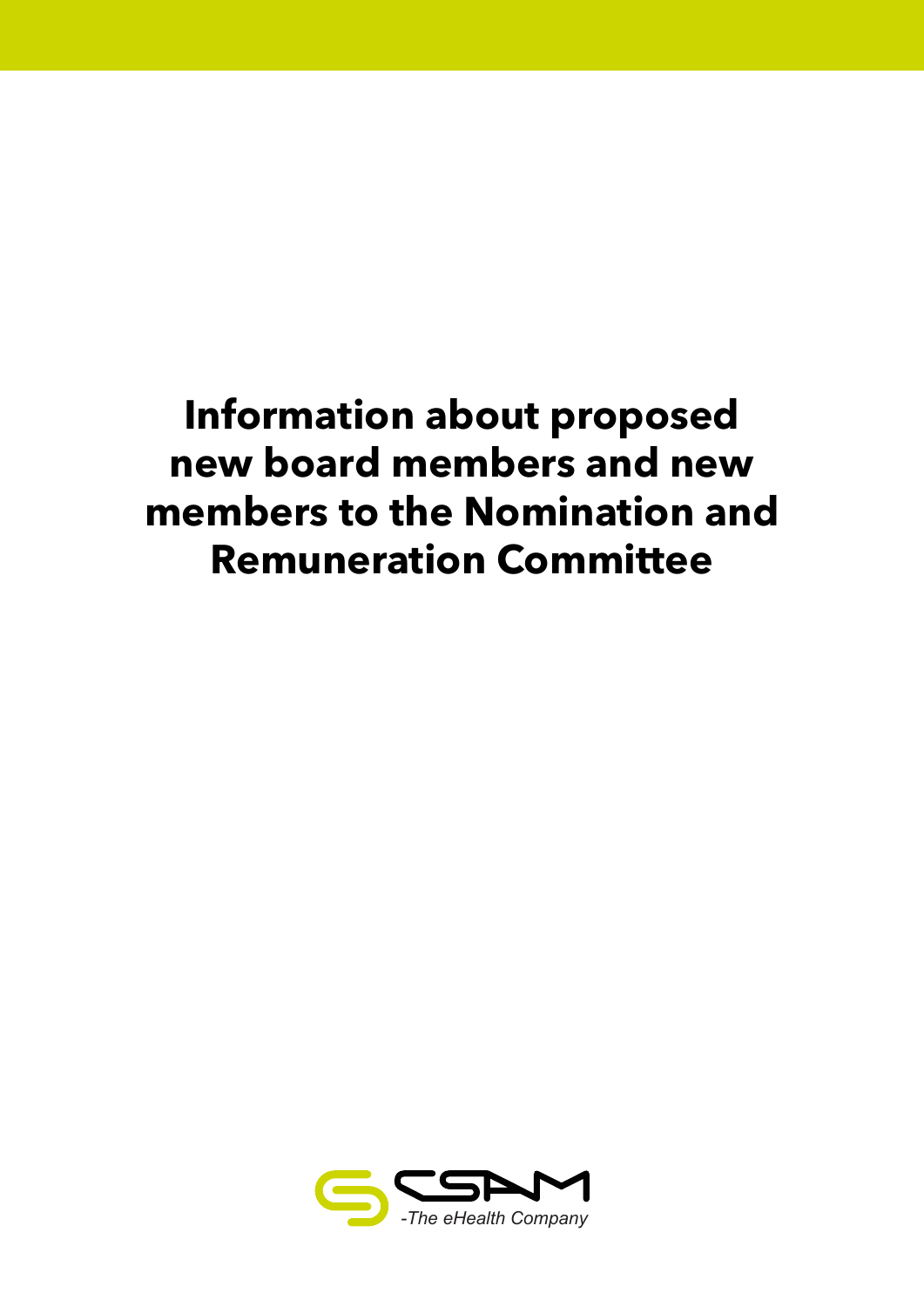

**New Board Member** MARIANNE ELISABETH JOHNSEN

## **ABOUT**

Marianne Elisabeth Johnsen works as a professional chair/director, investor and lawyer. She has gained extensive board experience over the last 20 years both as chair and member of the board in listed and non-listed companies, in Norway and abroad mainly within the fields of aquaculture, industry, finance, culture and humanitarian organizations. Marianne is currently serving as chair for The Arctic University of Norway and is a board member in Elkem ASA, among others.

Marianne has both operational and board experience within the health care sector. She has been part of the top management of Oslo University hospital and has served as a board member at Aker University hospital. She was engaged by Rikshospitalet in the process to establish the CSAM initiative as a separate commercial entity and served as a member of the board for the CSAM initiative during the early commercialization stage. For the last year, Marianne has also served as a member of the nomination and remuneration committee in CSAM.

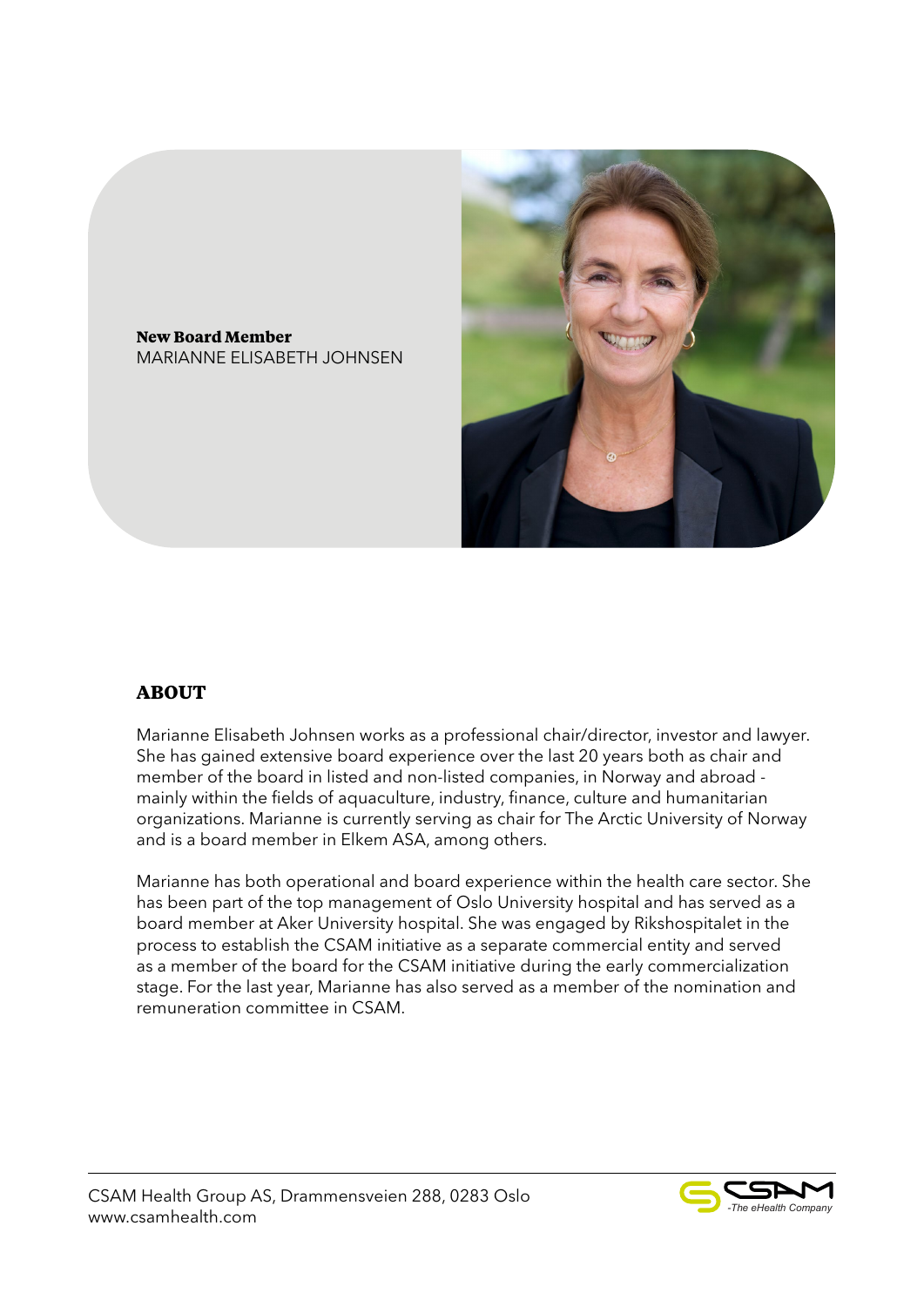

**New Board Member** HANS ERIK ROBBESTAD

## **ABOUT**

Hans Erik Robbestad work as an investor and entrepreneur and has more than 20 years experience as an investor. He founded and developed the ICT company ePartner and later sold it to Markit Holding. Markit is an international software company present in 36 countries with the goal to provide the World leading ICT purchasing software for multinational enterprises.

Hans Erik has developed the Norwegian Markit branch over several years and was central in targeting the Fortune 500 companies as potential new Group customers. He has an extensive network and has been manager for hire working for companies like Posten, DnB, Accenture, Telenor and Intrum among others.

Hans Erik invested in CSAM in 2010 and he is still shareholder in CSAM through his family invest company IPEC AS.



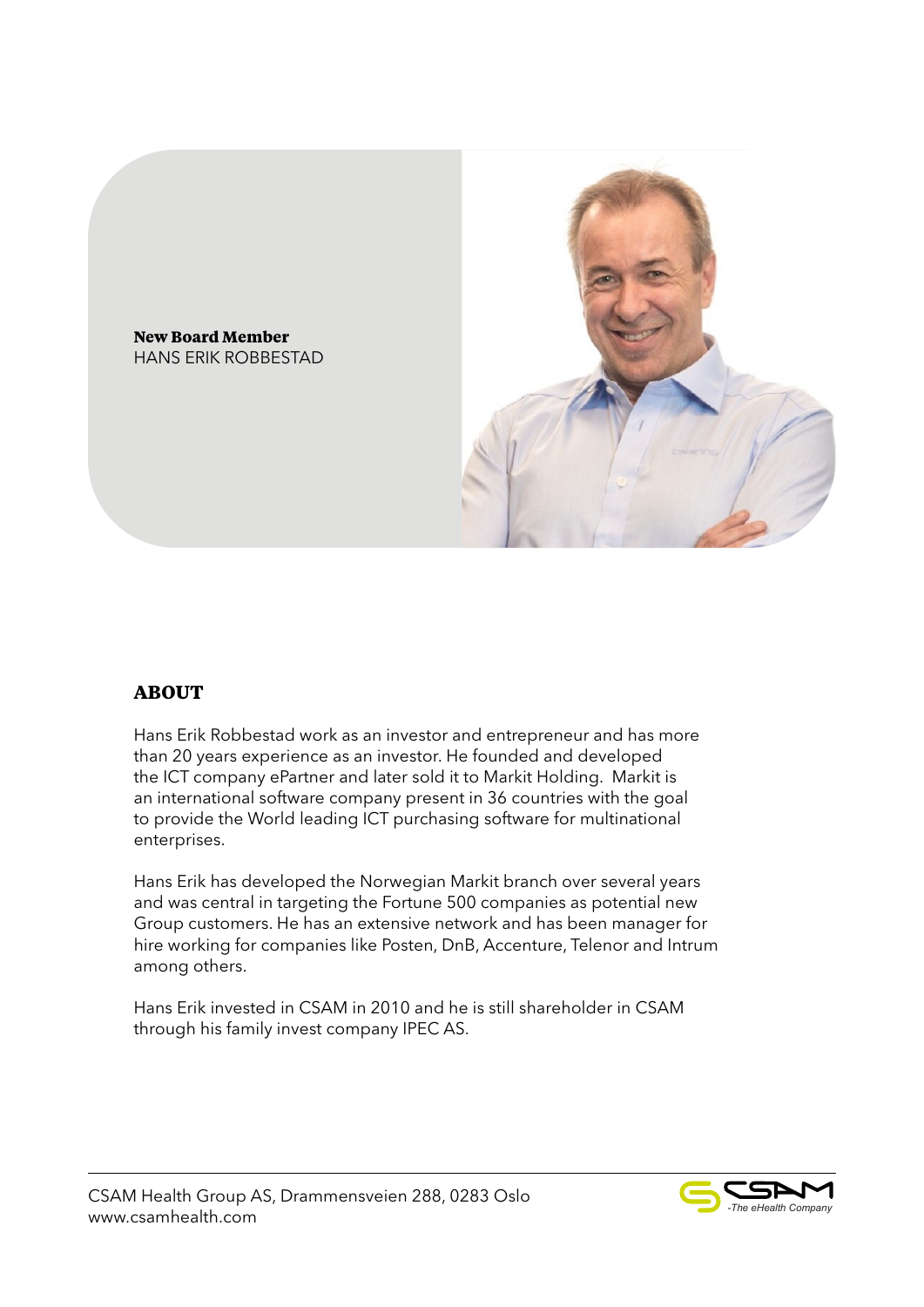#### **New member to the Nomination and Remuneration Committee:**

KNUT IVAR RØDNINGEN



# **ABOUT**

Knut Ivar Rødningen is currently Project Director in CSAM Health Group where he has been working for the last 17 years and had various positions in the company including Director of Product Innovation and Products Director. He has also served as board member in CSAM Invest for several years. Knut Ivar has more than 30 years eHealth experience and before he joined CSAM he worked 8 years as a consultant for many of the university hospitals in Norway. Knut Ivar holds a bachelor's degree in Computer Science & Programming from Kongsberg Engineering School.

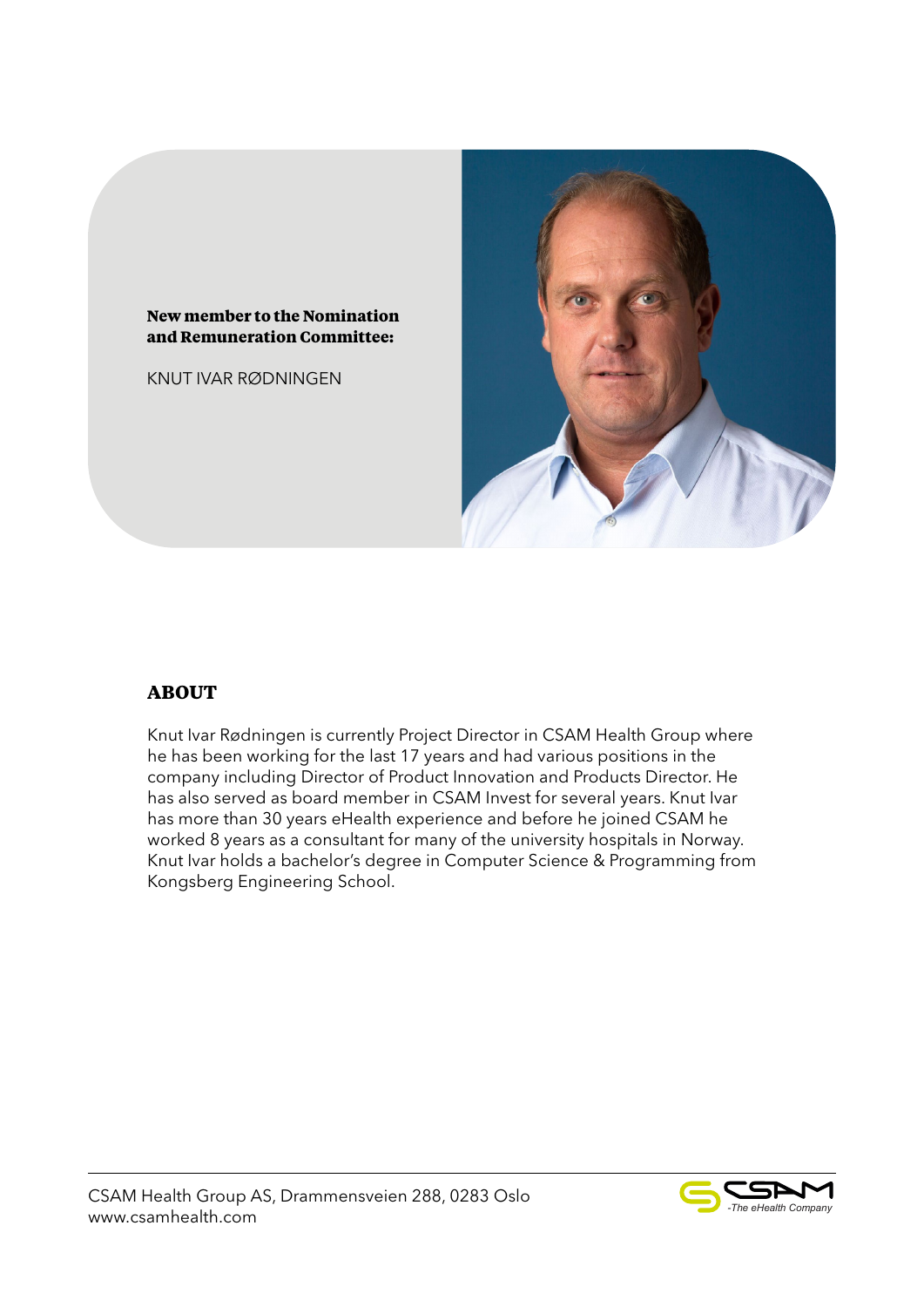

RONNY HERMANSEN



## **ABOUT**

Ronny Hermansen is currently CEO in Genetic Analysis AS. He has more than 25 years' experience from the international diagnostic industry. He has been involved in Genetic Analysis since the beginning of 2014, and has an MsBA (Cand. Merc) from the University of Aalborg, Denmark. Previous experience includes Nycomed Amersham (later GE Healthcare) as Vice President of Finance in Operations. He was previously Group CFO of Axis-Shield from 2007 until it was acquired by American Alere in December 2011.